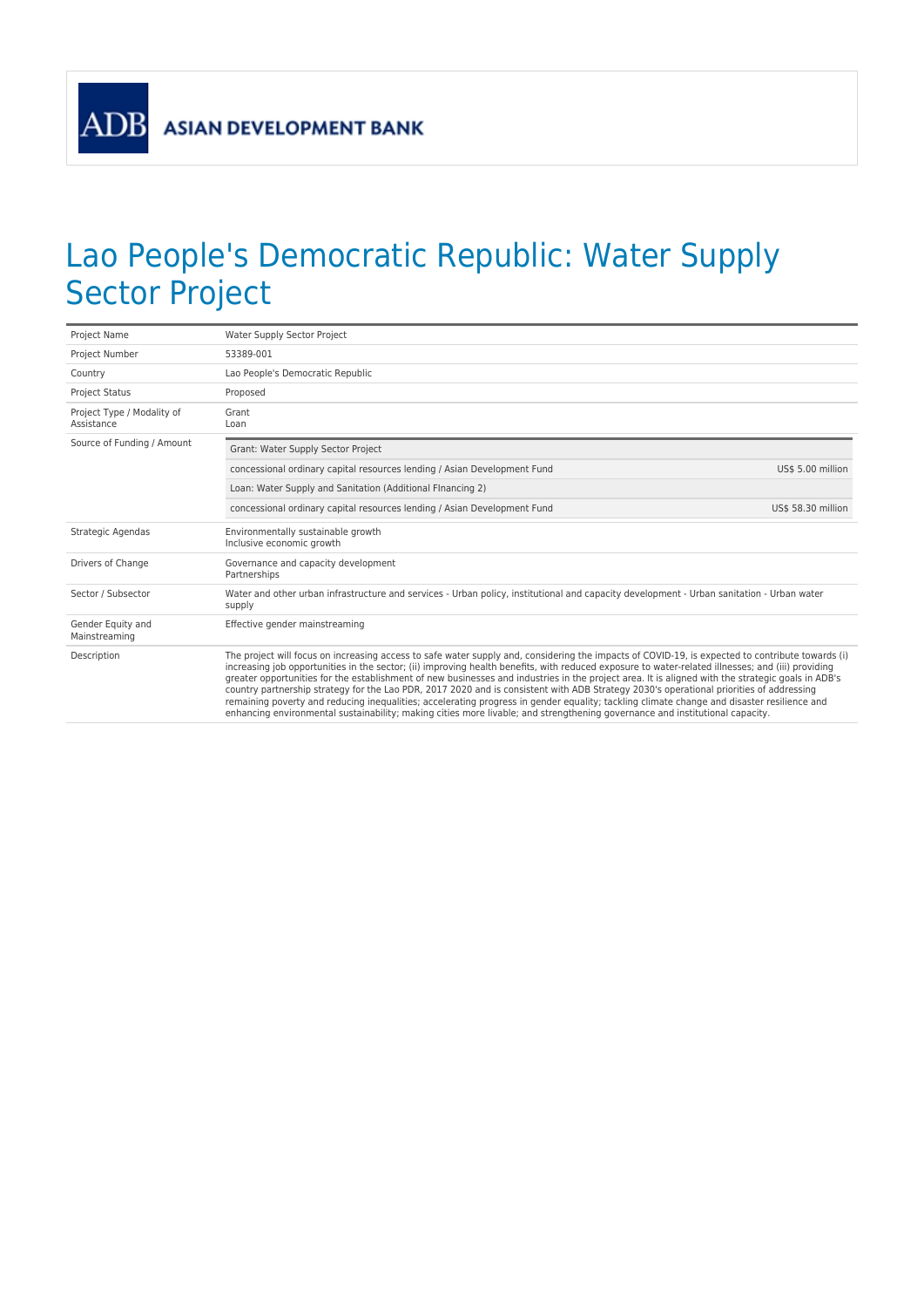Project Rationale and Linkage to Country/Regional Strategy

Economic outlook. Mining and hydropower, along with agriculture, manufacturing, tourism, transport, and distribution industries have been the primary drivers of the economy of the Lao People's Democratic Republic (Lao PDR). Recent flood and drought events, however, have slowed down production in the agriculture and hydro-electric sectors, which has resulted in a decline in the average gross domestic product (GDP) from 6.2% in 2018 to 5.0% in 2019.

COVID-19 impact. The economy, which had slowed down in 2019, will experience a further decline due to the outbreak of the coronavirus disease (COVID-19). The GDP is projected to drop to 3.5% in 2020, and the tourism sector, which contributed about 4.7% of the GDP in 2019 (approximately \$900 million), will also suffer because of border closures and a country-wide lockdown. Poverty level is also likely to rise by 3.1% in 2020 due to the pandemic, with an additional 96,000 falling into poverty. COVID-19 has highlighted the importance of good health and hygiene practices and how water shortages and poor water quality can adversely affect the ability to maintain hygiene levels in communities. Such limitations can affect efforts to address the spread of the disease and as such, increasing the population's access to safe water to protect<br>human health will be fundamental to curb the spread of COVID-19, and any fut

Urbanization. Since 1995, the population of the Lao PDR has grown annually at 1.72%, increasing from approximately 4.6 million (in 1995) to<br>6.5 million in 2015. The current population is estimated to be approximately 7.2 m the urban population has had an average growth of 4.29% per year since 1998 and now represents 36% of the total population (approximately

2.5 million people). Policy framework. The water supply sector is governed by (i) the 2009 Water Supply Law, which regulates the production and provision of water supply; and (ii) the Strategy of the Urban Water Supply and Sanitation Sector (2013 2030), which aims to (a) provide safe, reliable, and affordable water supply and sanitation to 90% of the urban population; and (b) develop the capacity of provincial water utilities, also known as<br>provincial nam papas (PNP), to be sustainable water utilities. Achieving the (SIP), which is prepared by the Ministry of Public Works and Transport (MPWT) and updated regularly. The implementation of the strategy and<br>its accompanying SIP is overseen by the Department of Water Supply (DWS) under the

Access to water supply services. About 72.5% of the total population has access to water on premises (94.4% urban; 61.1% rural). Of this total, approximately 49.5% of the total population has access to piped water supply (82.3% urban; 32.3% rural), and only 16.1% of the total<br>population (26.3% urban; 10.8% rural) has access to water that is free from contamination premises, women and girls are primarily responsible for collecting water, with 48.7% adult females (29.1% urban; 50.3% rural) carrying out this duty, compared to 19.9% adult males (28.2% urban; 19.1% rural).

To date, ADB has supported the government in providing 49,178 urban households (9.2% urban population) with connections to new or improved water supply and 47,553 urban households (8.9% urban population) with new or improved sanitation. The completion of the Water Supply and Sanitation Sector Project in 2023 is expected to increase this contribution to 16.7% for both water supply and sanitation. Quality of water service provided. Water supply systems across the country are aging and in need of expansion or rehabilitation. In some cases, systems were built more than 20 years ago, and there have been limited planned or preventative operations and maintenance (O&M) works<br>carried out. This lack of proactive O&M has resulted in the provision of intermittent su service. Existing water treatment plants are operating over their design capacity and unable to provide adequate treatment to supply safe drinking water.

Institutional arrangements. In 1999, following a process of decentralization, the national water supply authority was divided into 17 PNPs, operating under the Provincial Department of Public Works and Transport (DPWT). The PNPs oversee the operation, maintenance, and management of the piped water supply systems in urban areas. Each PNP is established with a board of directors, which reports through the DPWT to the Provincial Governor. The DWS, which was established in 2015, is mandated to develop urban water and sanitation systems in the country and provide guidance to provincial governments and the DPWT.

At both central and provincial levels, there is shortage of experienced and skilled workers, with capability in corporate business planning,<br>financial management, accounting, and financial reporting. The limited staff in P service. As new water networks are to be commissioned to achieve the 90% target by 2030, human resource capacity will need to be addressed. Ongoing skills development in planning, reporting and policy development will be important, as will upskilling of PNP staff in the fields of water engineering and corporate, financial, and business planning.

Financial sustainability. Historically, the PNPs have relied heavily on grant funding from external agencies and subsidies from the government<br>to fund capital investments. Adopted tariff structures were inadequate, often s the PNPs was also constrained with the inability to raise tariffs and collect charges due to poor levels of service provided to their customers. A sector reform program initiated under the ADB funded Northern and Central Regions Water Supply Project has enabled the PNPs to introduce tariff adjustments to cover O&M expenses and depreciation.

Despite the reforms, the financial sustainability and the capacity of the PNPs, particularly in corporate governance and financial management, requires further strengthening. The PNPs continue to face challenges in reaching full cost recovery with tariff adjustments allowing the PNPs to<br>only cover 100% of their O&M costs and a portion of the annual depreciation c water bill arrears at less than 90 days. PNPs will require continued support to maximize and increase revenues to improve their institutional sustainability.

| And a comparability of the complete of |                                                                                         |
|----------------------------------------|-----------------------------------------------------------------------------------------|
| Outputs                                | Regulatory environment improved                                                         |
| Outcome                                | Access to safe piped water supply services in participating towns improved              |
| Impact                                 | Increased service coverage and provision of safe, reliable, and affordable water supply |
|                                        |                                                                                         |

Geographical Location

| Safeguard Categories                                                                                                                        |   |  |  |  |  |
|---------------------------------------------------------------------------------------------------------------------------------------------|---|--|--|--|--|
|                                                                                                                                             | B |  |  |  |  |
|                                                                                                                                             | B |  |  |  |  |
| Indigenous Peoples                                                                                                                          |   |  |  |  |  |
|                                                                                                                                             |   |  |  |  |  |
| Summary of Environmental and Social Aspects                                                                                                 |   |  |  |  |  |
|                                                                                                                                             |   |  |  |  |  |
|                                                                                                                                             |   |  |  |  |  |
|                                                                                                                                             |   |  |  |  |  |
| Stakeholder Communication, Participation, and Consultation                                                                                  |   |  |  |  |  |
| During Project Design                                                                                                                       |   |  |  |  |  |
| During Project Implementation                                                                                                               |   |  |  |  |  |
|                                                                                                                                             |   |  |  |  |  |
| Swain, Wei Kim                                                                                                                              |   |  |  |  |  |
| Southeast Asia Department                                                                                                                   |   |  |  |  |  |
| Urban Development and Water Division, SERD                                                                                                  |   |  |  |  |  |
| Ministry of Public Works and Transport<br>Dept of Housing and Urban Planning, Lao<br>PDR, Lane-Xang Ave., Vientiane Lao PDR<br>P.O. Box 206 |   |  |  |  |  |
|                                                                                                                                             |   |  |  |  |  |